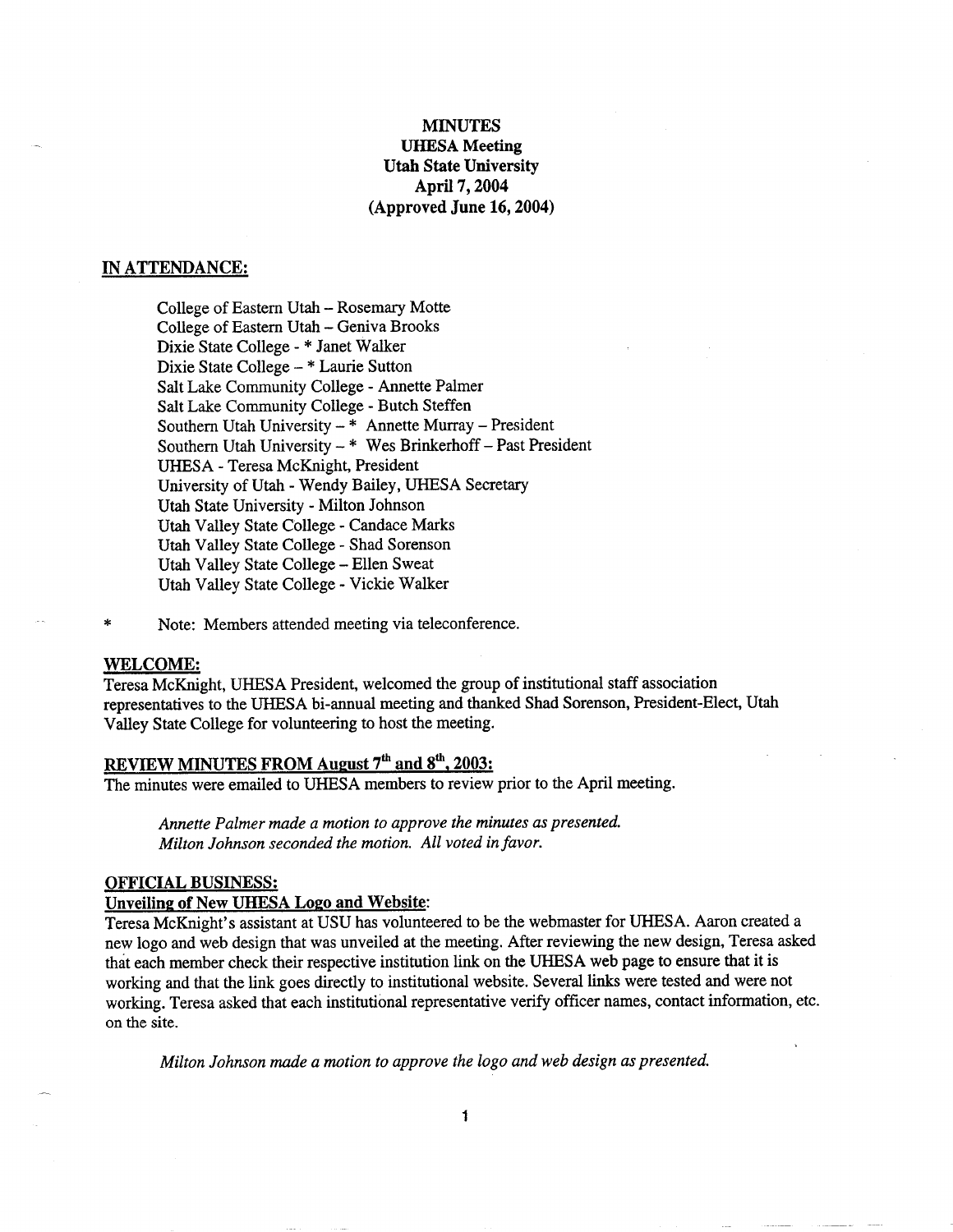Question #15 Number of staff teaching (break down by undergraduate and graduate level courses? Statement will be revised to reflect number of full-time exempt and non-exempt staff teaching one class.

### **Regularly Scheduled Meetings**

To keep the momentum going and the members moving forward it was determined that a meeting would be scheduled once a month at one of the central locations (SLCC, UVSC or U of U). Members may attend in person or via teleconference.

The next meeting is scheduled for May  $27<sup>th</sup>$  at 2:00 p.m. for one hour. The meeting will be held at UVSC.

### Annual Conference

The annual meeting will be held on August  $5<sup>th</sup>$  and  $6<sup>th</sup>$ , 2004 at Southern Utah University in Cedar City, Utah. The meetings will begin on Thursday, August  $5<sup>th</sup>$  at 12:00 noon and end at 1:00 p.m. on Friday, August 6\*. Members from SUU will look at options for group tickets (discount?)to The Shakespearian Festival for Thursday evening.

## **UHESA President Resignation**

Teresa McKnight expressed her sincere thanks to institutional representatives for their help and support over the last year and a half. Due to circumstances out of her control and for personal reasons, Teresa submitted her resignation from her position as president effectively immediately following this meeting.

*Milton Johnson made a motion to approve Teresa McKnight's resignation as presented. Wes Brinkerhoff seconded the motion. All voted in favor.*

## **ADMINISTRATIVE ITEMS:**

### **UHESA Mission & Strategic Plan**

*Annette Palmer made a motion to approve the UHESA mission and strategic plan as written and presented. Milton Johnson seconded the motion. All voted in favor.*

### **Board of Regents Meetings**

Teresa McKnight distributed the Calendar Year 2004 Utah State Board of Regents meeting schedule. Institutional representatives agreed to attend monthly meetings - assigning one member to attend each month. Utah State Board of Regents meeting agendas are posted to their website each month prior to the meeting.

Assignments

Friday, April 16<sup>th</sup>: Wendy Bailey Thursday and Friday, June  $3^{rd} - 4^{th}$ : Geneva Brooks Friday, August  $13^{th}$ : Shad Sorenson Thursday and Friday, September  $9<sup>th</sup> - 10<sup>th</sup>$ : Representative from Cindy Stokes Friday, October 22<sup>nd</sup>: Pat Albertson Thursday, December 9<sup>th</sup>: Marcus Trinite

## **Institutional Reports - Legislative Session Outcomes**

SUU - 2% base increase July 1, 2004. One-time \$544 per person (PP) bonus in December. Insurance premiums reduced - premium share. Participated in UHESA legislative Day at the Capital. Wes Brinkerhoff elected as County Delegate during caucus meetings.